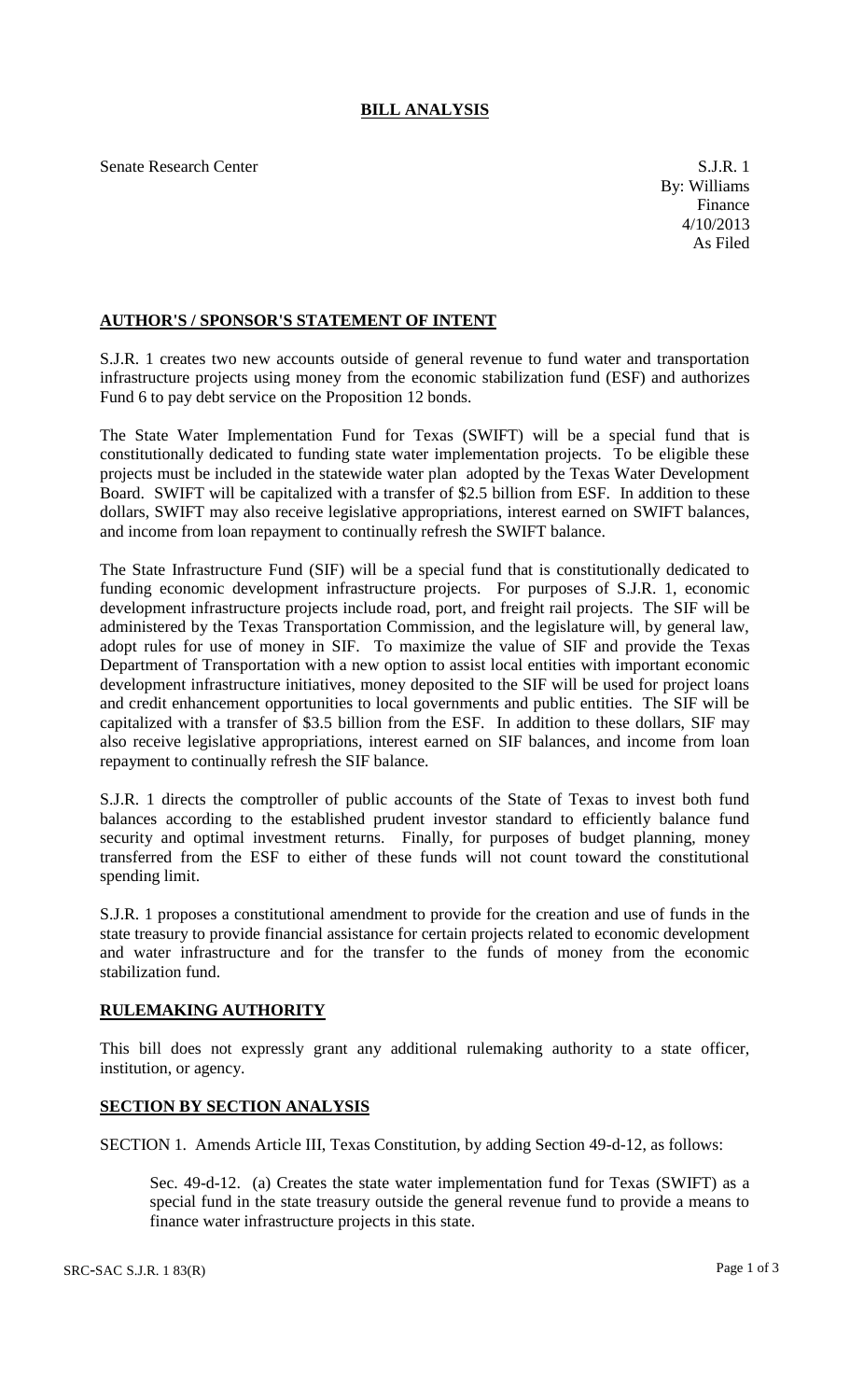(b) Authorizes money or other assets in SWIFT to be used only to fund water infrastructure projects included in the statewide water plan that is adopted as required by general law by the Texas Water Development Board or that board's successor in function.

(c) Provides that SWIFT consists of money or other assets deposited, appropriated, or otherwise transferred to the credit of the fund as provided by law and interest or other investment earnings that accrue on the balance of SWIFT.

(d) Authorizes the legislature by general law to provide for the assets of SWIFT to be invested separately from the investment of other treasury assets and funds to the extent that the general law ensures that, in managing the assets of SWIFT, on behalf of SWIFT, SWIFT's investment manager is authorized to acquire, exchange, sell, supervise, manage, or retain any kind of investment that a prudent investor, exercising reasonable care, skill, and caution, would acquire or retain in light of the purposes, terms, distribution requirements, and other circumstances of SWIFT then prevailing, taking into consideration the investment of all the assets of SWIFT rather than a single investment, and taking into consideration the goal of preserving the aggregate purchasing power of SWIFT assets.

(e) Requires the legislature by general law to prescribe the manner in which the assets of SWIFT are authorized to be used, subject to the limitations provided by Subsections (a) and (b) of this section.

(f) Provides that an appropriation from SWIFT is an appropriation of state tax revenues dedicated by this constitution for the purposes of Section 22 (Restriction on Appropriations), Article VIII (Taxation and Revenue), of this constitution.

(g) Provides that on November 30, 2013, the amount of \$2.5 billion is transferred from the economic stabilization fund (ESF) to the credit of SWIFT. Provides that this subsection expires January 1, 2014.

SECTION 2. Amends Section 49-p, Article III, Texas Constitution, by adding Subsection (e), to authorize that money appropriated to the credit of the state highway fund be appropriated to repay the principal and interest on bonds issued under this section.

SECTION 3. Amends Article XVI, Texas Constitution, by adding Section 74, as follows:

Sec. 74. (a) Defines "commission," "economic development infrastructure," "fund," and "political subdivision" in this section.

(b) Creates the state infrastructure fund (SIF) as a special fund in the state treasury outside the general revenue fund. Provides that SIF consists of money or other assets deposited, appropriated, or otherwise transferred to the credit of SIF as provided by law, donations made to SIF, loan repayments received by the Texas Transportation Commission (TTC) from loans made under this section, and interest or other investment earnings that accrue on the balance of SIF.

(c) Authorizes TTC to use money or other assets in SIF only to provide loans to political subdivisions for projects related to economic development infrastructure or credit enhancement to political subdivisions and other governmental entities for projects related to economic development infrastructure.

(d) Requires that money or other assets in SIF be invested separately from the investment of other treasury assets and funds. Authorizes the comptroller of public accounts of the State of Texas, in managing the assets of SIF, to acquire, exchange, sell, supervise, manage, or retain any kind of investment that a prudent investor, exercising reasonable care, skill, and caution, would acquire or retain in light of the purposes, terms, distribution requirements, and other circumstances of SIF then prevailing, taking into consideration the investment of all the assets of